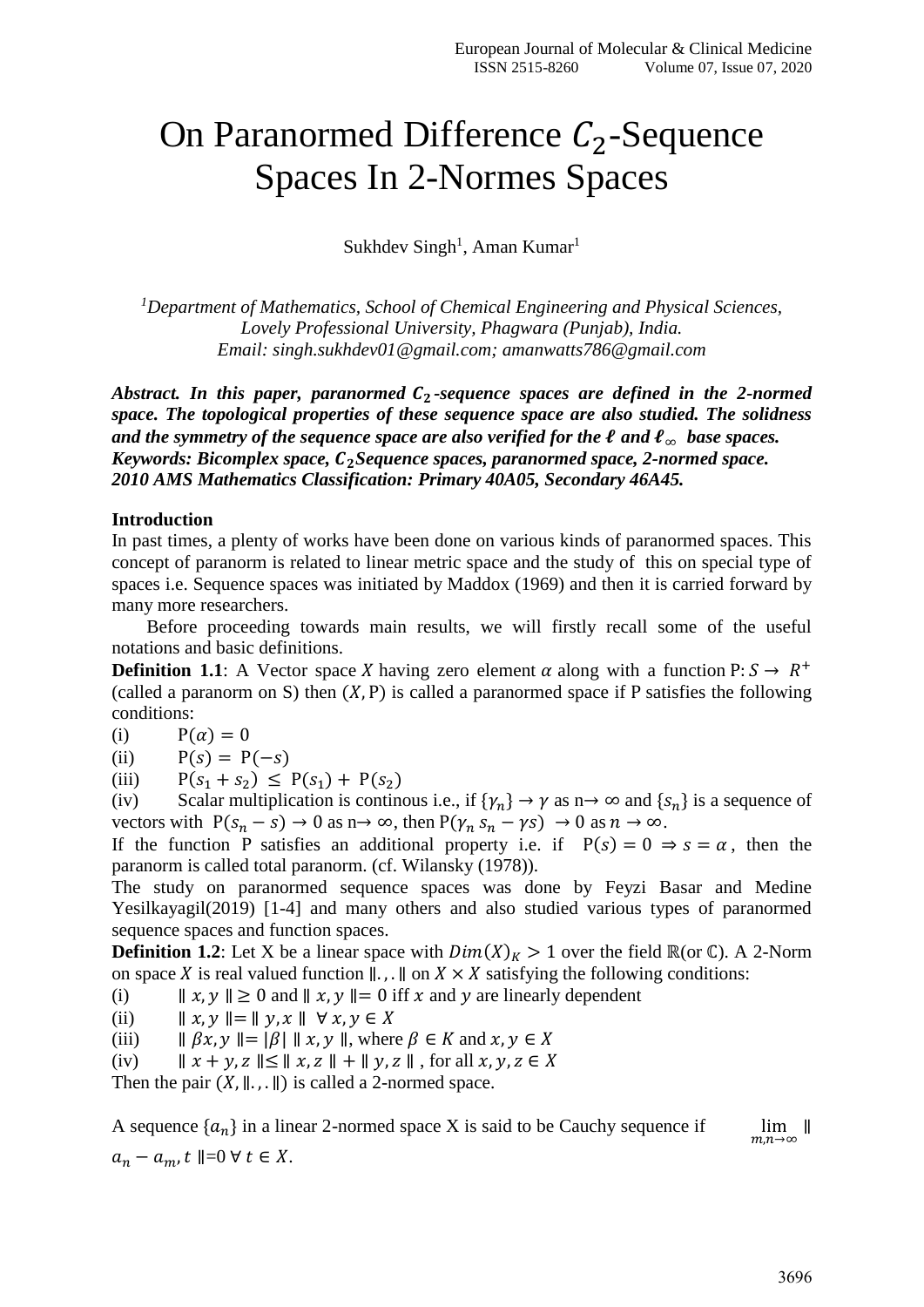The concept of 2-normed space was studied by Iseki (1976)[8], it is a generalization of normed linear space.

**Definition 1.3**: The notation used to denote the set of bicomplex numbers is  $C_2$  and the sets  $\mathbb{R}$ and  $\mathbb C$  are denoted by  $C_0$ ,  $C_1$ , respectively. the set of bicomplex no. is defined as

 $C_2 = \{ a_1 + a_2 i_1 + a_3 i_2 + a_4 i_1 i_2 : a_k \in C_0, k = 1, 2, 3, 4 \} = \{ w_1 + i_2 w_2 : w_1, w_2 \in C_1 \}$ where  $i_1^2 = i_2^2 = -1$ ,  $i_1 i_2 = i_2 i_1$ .

There exist only two non-trivial idempotent elements in the set of bicomplex numbers  $C_2$ denoted by  $I_1$  and  $I_2$  given as  $I_1 = \frac{1+i_1 i_2}{2}$  $\frac{i_1 i_2}{2}$  and  $I_2 = \frac{1 - i_1 i_2}{2}$  $\frac{l_1 l_2}{2}$ . Note that  $I_1 + I_2 = 1$  and  $I_1 I_2 = 1$ . The number  $\xi = w_1 + i_2w_2$  can be uniquely expressed as a complex combination of  $I_1$  and  $I_2$ .

$$
\xi = w_1 + i_2 w_2 = \sqrt[12]{l_1 + \sqrt[2]{l_2}}
$$

where  $1\xi = w_1 - i_1w_2$  and  $2\xi = w_1 + i_1w_2$ . The coefficients involved in the representation of  $\xi$  which are  $\frac{1}{\xi}$  and  $\frac{2}{\xi}$  are called idempotent components of  $\xi$  and  $\frac{1}{\xi}I_1 + \frac{2}{\xi}I_2$  is known as idempotent representation of bicomplex number  $\xi$ .

The collection of components of the elements of space is denoted by  $A_1$  and  $A_2$  defined as follows:

 $A_1 = \{ \begin{array}{l} 1\xi : \xi \in C_2 \end{array}$ } and  $A_2 = \{^2ξ : ξ ∈ C_2\}$ 

Both the spaces are known as auxiliary complex spaces.

The norm in  $C_2$  is defined as follows:

$$
\|\xi\| = \sqrt{a_1^2 + a_2^2 + a_3^2 + a_4^2} = \sqrt{|w_1|^2 + |w_2|^2} = \sqrt{\frac{|{\bf 1}\xi|^2 + |{\bf 2}\xi|^2}{2}} \tag{1.1}
$$

The inequality defined for the norm of product of two numbers of the space is given by :  $\|\xi \times \eta\| \leq \sqrt{2} \|\xi\| \|\eta\|$ 

The inequality given above is best possible relation. For this reason we call  $C_2$  as modified complex Banach algebra.

Throughout the paper, the  $\omega_4$ ,  $c_0$ ,  $c$  denote the space of all the bicomplex sequences, null sequences, convergent sequences and  $t_k = \{s_k^{-1}\}\)$ . (For details cf. Mursaleen [5]).

**Definition 1.4**: The function M defined as  $M: [0, \infty) \to [0, \infty)$  is said to be orlicz function if it satisfies the following conditions:

- (a)  $M$  is continuous.
- (b) *M* is non-decreasing function satisfying  $M(0) = 0$ ,  $M(x) > 0$  for  $x > 0$ .
- (c)  $\mathcal{M}(\lambda x + (1 \lambda)y) \le \lambda \mathcal{M}(x) + (1 \lambda)\mathcal{M}(y)$  for  $\lambda \in (0,1)$ ;

and if the condition of convexity is replaced by  $\mathcal{M}(x + y) \leq \mathcal{M}(x) + \mathcal{M}(y)$ ; then the Orlicz function  $M$  is called Modulus function.

**Definition 1.5**: Let us now introduce a new concept of difference sequence spaces

 $\mathcal{B}(\Delta_m^n) = \{x = (x_k) \in \omega : (\Delta_m^n x_k) \in \mathcal{B}\}\$ 

where  $\sum_{m=1}^{n} x = \Delta_m^n (x_k) = (\Delta_m^{n-1} x_k - \Delta_m^{n-1} x_k)$  and  $\Delta_m^0 x_k = x_k$ ,  $\forall k \in \mathbb{N}$ , which is given by binomial expansion as:

$$
\Delta_m^n x_k = \sum_{\nu=0}^n (-1)^{\nu} \binom{n}{\nu} x_{k+mv}
$$

For more details of difference sequence space refer to book by M.Et. and Colak [4].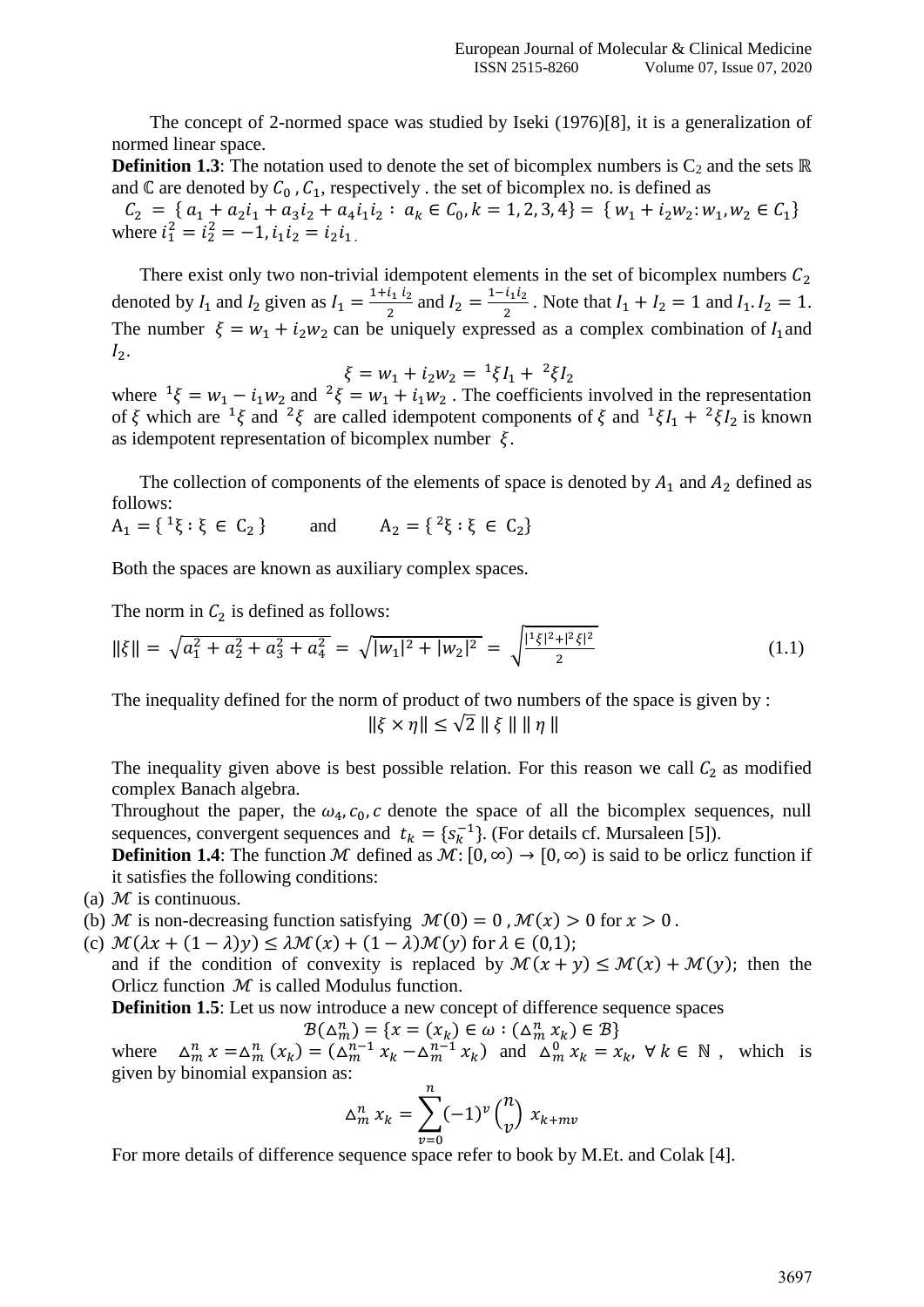## **2. Paranormed C<sub>2</sub>-Sequence Spaces**

In this section we give some result on the linearity, completeness of the paranormed difference  $C_2$  sequence space.

Let us define a double norm on  $C_2$  space:

 $\|\xi,\eta\| = \|\, {}^1\xi e_1 + \, {}^2\xi e_2, {}^1\eta e_1 + \, {}^2\eta e_2\| = | \, {}^1\xi. {}^2\eta - \, {}^2\xi. {}^1\eta\|$ 

By using Orlicz function  $M$ , we define sequence spaces on the bicomplex space as follows:

$$
\ell(C_2, \|\ldots\|, \Delta_m^n, s, \mathcal{M}) = \left\{ \{\xi_k\} \in \omega_4 \colon \sum_{k=1}^{\infty} \left[ \mathcal{M}\left(\frac{\|\Delta_m^n(\xi_k), t\|}{K}\right) \right]^{s_k} < \infty, K > 0, \forall t \in C_2 \right\}
$$
\nterms 2.1: The function  $\|\cdot\|$  defined as:

**Lemma 2.1:** The function  $\Vert \cdot$ , .  $\Vert$  defined as:

$$
\|\xi_k, t\|_{\mathcal{M}} = \inf \left\{ K > 0: \sum_{k=1}^{\infty} \left[ \mathcal{M}\left(\frac{\|\Delta_m^n(\xi_k), t\|}{K}\right) \right]^{s_k} \le 1; \forall t \in C_2 \right\}
$$

is a norm on  $\ell(C_2, \|\ldots\|\Delta_m^n, s, \mathcal{M})$ .

**Theorem 2.1**. The space  $\ell(C_2, \|\cdot\|, \ldots \|\cdot \Delta_m^n, s, \mathcal{M})$  is a banach space in the norm  $\|\cdot\|, \ldots \|\mathcal{M}$ .

**Remark 2.1**: We know that  $(C_2, \|\.\,,\.\|)$  is a normed space by the norm  $\|\.\,,\.\|$  defined in (1.1). Let M be an Orlicz functions. We define the following Orlicz  $C_2$ -sequence spaces for all  $t \in$  $C_2$ :

$$
\ell(C_2, \|, \|, \Delta_m^n, s, \mathcal{M}) = \left\{ \{ \xi_k \} \in \omega_4 : \sum_{k=1}^{\infty} \left[ \mathcal{M} \left( \frac{\|\Delta_m^n(\xi_k), t\|}{K} \right) \right]^{s_k} < \infty, K > 0 \right\}
$$
\n
$$
c(C_2, \|, \|, \Delta_m^n, s, \mathcal{M}) = \left\{ \{ \xi_k \} \in \omega_4 : \sum_{k=1}^{\infty} \left[ \mathcal{M} \left( \frac{\|\Delta_m^n(\xi_k) - L, t\|}{K} \right) \right]^{s_k} \to 0, L \in C_2, K > 0 \right\}
$$
\n
$$
c_0(C_2, \|, \|, \Delta_m^n, s, \mathcal{M}) = \left\{ \{ \xi_k \} \in \omega_4 : \sum_{k=1}^{\infty} \left[ \mathcal{M} \left( \frac{\|\Delta_m^n(\xi_k), t\|}{K} \right) \right]^{s_k} \to 0, K > 0 \right\}
$$
\n
$$
\ell^{\infty}(C_2, \|, \|, \Delta_m^n, s, \mathcal{M}) = \left\{ \{ \xi_k \} \in \omega_4 : \sup_k \left[ \mathcal{M} \left( \frac{\|\Delta_m^n(\xi_k), t\|}{K} \right) \right]^{s_k} < \infty, K > 0 \right\}
$$

**Proposition 2.1**. Any  $C_2$ - sequence  $\{\eta_k\}$  belongs to  $X(C_2, \| \cdot, \|, \Delta_m^n, s, \mathcal{M})$  if and only if  $\{ {}^1\eta_k \} \in S(A_1, \mathbb{I}, \mathbb{I}, \Delta^n_m, s, \mathcal{M})$  and  $\{ {}^2\eta_k \} \in S(A_2, \mathbb{I}, \mathbb{I}, \Delta^n_m, s, \mathcal{M})$ , where  $S = \ell, c, c_0 \text{ and } \ell^{\infty}.$ 

**Theorem 2.2**. The set  $\ell^{\infty}(C_2, \|\cdot\|, \Delta_m^n, s, \mathcal{M})$  is linear space over  $C_1$  for any sequence  $s =$  $\{s_k\} \in R^+$ .

**Proof :** Let  $\{\xi_k\}$  and  $\{\eta_k\}$  be the two sequences of the space  $\ell^{\infty}(\mathcal{C}_2, \|\ldots\|, \Delta_m^n, s, \mathcal{M})$  .then let us suppose ∃  $K_1 > 0, K_2 > 0$  such that

$$
\sup_{k} \left[ \mathcal{M} \left( \frac{\|\Delta_m^n(\xi_k), t\|}{K_1} \right) \right]^{s_k} < \infty \text{ and } \sup_{k} \left[ \mathcal{M} \left( \frac{\|\Delta_m^n(\eta_k), t\|}{K_2} \right) \right]^{s_k} < \infty
$$
  
Let us consider  $\beta, \gamma \in C_1, K = \max\{2|\beta|K_1, 2|\gamma|K_2\}$ . So that

$$
\sup_{k} \left[ \mathcal{M} \left( \frac{\|\Delta_{m}^{n} (\beta \xi_{k} + \gamma \eta_{k}), t \|}{K} \right) \right]^{s_{k}}
$$
\n
$$
= \sup_{k} \left[ \mathcal{M} \left( \frac{\| (\beta \Delta_{m}^{n} \xi_{k} + \gamma \Delta_{m}^{n} \eta_{k}), t \|}{K} \right) \right]^{s_{k}}
$$
\n
$$
\leq K \sup_{k} \left[ \mathcal{M} \left( \frac{\|\Delta_{m}^{n} (\xi_{k}), t \|}{K_{1}} \right) \right]^{s_{k}} + K \sup_{k} \left[ \mathcal{M} \left( \frac{\|\Delta_{m}^{n} (\eta_{k}), t \|}{K_{2}} \right) \right]^{s_{k}} < \infty
$$
\n
$$
\text{where } \{\beta \in \mathbb{R} \text{ is a line of } \mathbb{R} \text{ and } \{\beta \in \mathbb{R}^{m} \text{ such that } \{\beta \in \mathbb{R}^{m} \text{ is a line of } \mathbb{R} \text{ such that } \{\beta \in \mathbb{R}^{m} \text{ such that } \{\beta \in \mathbb{R}^{m} \text{ such that } \{\beta \in \mathbb{R}^{m} \text{ such that } \{\beta \in \mathbb{R}^{m} \text{ such that } \{\beta \in \mathbb{R}^{m} \text{ such that } \{\beta \in \mathbb{R}^{m} \text{ such that } \{\beta \in \mathbb{R}^{m} \text{ such that } \{\beta \in \mathbb{R}^{m} \text{ such that } \{\beta \in \mathbb{R}^{m} \text{ such that } \{\beta \in \mathbb{R}^{m} \text{ such that } \{\beta \in \mathbb{R}^{m} \text{ such that } \{\beta \in \mathbb{R}^{m} \text{ such that } \{\beta \in \mathbb{R}^{m} \text{ such that } \{\beta \in \mathbb{R}^{m} \text{ such that } \{\beta \in \mathbb{R}^{m} \text{ such that } \{\beta \in \mathbb{R}^{m} \text{ such that } \{\beta \in \mathbb{R}^{m} \text{ such that } \{\beta \in \mathbb{R}^{m} \text{ such that } \{\beta \in \mathbb{R}^{m} \text{ such that } \{\beta \in \mathbb{R}^{m} \text{ such that } \{\beta \in
$$

Therefore  $\{\beta \xi_k + \gamma \eta_k\} \in \ell^{\infty}(C_2, \mathbb{I}, \mathbb{I}, \Delta_m^n, s, \mathcal{M})$ . Hence,  $\ell^{\infty}(C_2, \mathbb{I}, \mathbb{I}, \Delta_m^n, s, \mathcal{M})$  is a linear space over  $C_1$ .

**Theorem 2.3**. For every sequence  $s = \{s_k\}$  of strictly positive real numbers, the sets  $\ell(\mathcal{C}_2, \mathcal{V})$ ., .  $\parallel$ ,  $\Delta_m^n$ , s, M),  $c(C_2, \parallel \ldots \parallel, \Delta_m^n, s, \mathcal{M})$  and  $c_0(C_2, \parallel \ldots \parallel, \Delta_m^n, s, \mathcal{M})$  are linear spaces over  $C_1$ .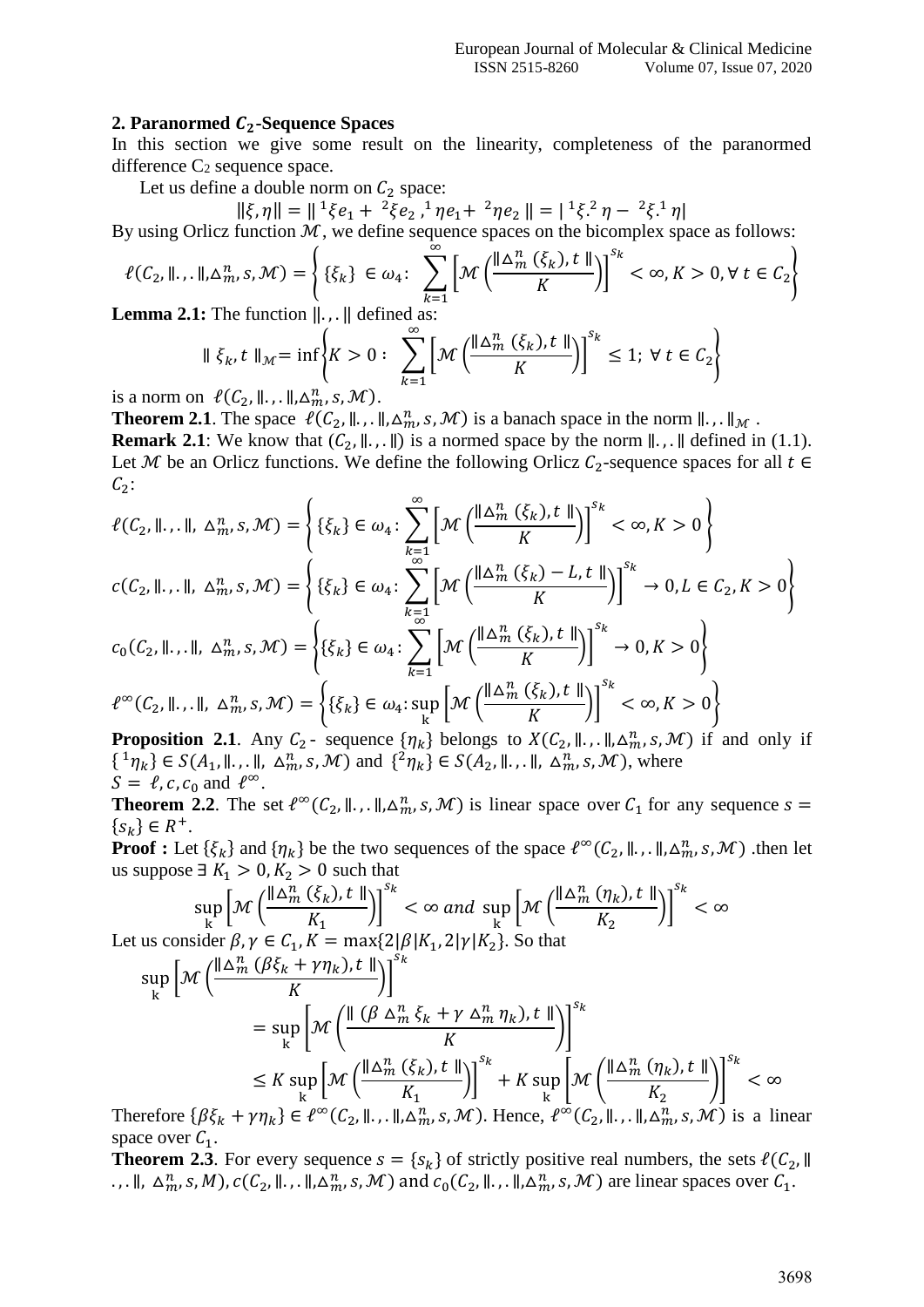**Theorem 2.4**. The space  $\ell^{\infty}(C_2, \mathbb{I}, \ldots, \mathbb{I}, \Delta_m^n, s, \mathcal{M})$  is paranormed by

$$
p(\eta) = || \eta_1, t || + \inf \left\{ K^{s_k/p} : \sup \left\{ \mathcal{M} \left( \frac{|| \Delta_m^n (\eta_k), t ||}{K} \right) (x_k)^{\frac{1}{s_k}} \right\} \le 1, K > 0 \right\}
$$

where  $P = \max\{1, \sup s_k\}.$ 

**Proof:** For the null  $C_2$  -sequence  $\theta$ ,  $q(\theta_1) = 0$  and  $\mathcal{M} \left( \frac{\|\Delta_m^n(\theta_k), t\|}{\kappa} \right)$  $\left(\frac{\partial R}{\partial t}\right)$  = 0 for any  $K > 0$ . Therefore,  $p(\theta) = 0$ . Also,  $p(-\eta) = p(\eta)$ ,  $\forall \eta \in l^{\infty}(C_2, \mathbb{I}, \mathbb{I}, \Delta^n_m, s, \mathcal{M})$ . Now, let  $\eta, \xi \in \ell^{\infty}(C_2, \mathbb{I}, \mathbb{I}, \Delta_m^n, s, \mathcal{M})$ . Then there exist  $K_1, K_2 > 0$  such that  $\mathcal{M}\left(\frac{\mathbb{I}\Delta_{m}^{n}\left(\eta_{k}\right),t\parallel}{V}\right)$  $K_1$  $(x_k)$ 1  $\frac{1}{s_k} \leq 1$  and  $\mathcal{M} \left( \frac{\|\Delta_m^n(\xi_k), t\|}{V}\right)$  $K<sub>2</sub>$  $(x_k)$ 1  $s_k \leq 1$ Suppose  $K = K_1 + K_2$ . Then  $\|\Delta_m^n(\eta_k+\xi_k),t\|$  $1)$ 

$$
\sup_{k} \left\{ \mathcal{M} \left( \frac{\|\Delta_{m}(\eta_{k} + \zeta_{k}), t\|}{K_{1}} \right) (x_{k})^{\overline{s_{k}}} \right\}
$$
\n
$$
\leq \frac{K_{1}}{K} \sup_{k} \left\{ \mathcal{M} \left( \frac{\|\Delta_{m}^{n}(\eta_{k}), t\|}{K} \right) (x_{k})^{\frac{1}{s_{k}}} \right\} + \frac{K_{2}}{K} \sup_{k} \left\{ \mathcal{M} \left( \frac{\|\Delta_{m}^{n}(\xi_{k}), t\|}{K} \right) (x_{k})^{\frac{1}{s_{k}}} \right\}
$$
\n
$$
\leq 1
$$

Also,

 $p(\xi + \eta) =$  $\|\xi_1 + \eta_1, t\| + \inf\{K\}$  $s_{\boldsymbol{k}}$  $\frac{p}{p}$ : sup k  $\left[\mathcal{M}\left(\frac{\|\Delta_m^n(\xi_k+\eta_k),t\|}{K}\right)\right]$  $\frac{1}{K}$   $(x_k)$ 1  $\left\{ S_{k} \right\} \leq 1, K > 0, \forall t \in C_{2}$  $\leq$ ||  $\eta_1$ , t || + inf $\left\{K_1^1\right\}$  $\frac{s_k}{P}$ : sup  $\left\{ \mathcal{M}\left(\frac{\|\Delta_m^n(\eta_k),t\|}{V}\right)\right\}$  $\frac{(y_k,\mu)}{K_1}$   $(x_k)$ 1  $s_k \leq 1$  $+ \parallel \xi_1, t \parallel + \inf \left\{ K_2^T \right\}$  $\frac{s_k}{P}$ : sup  $\big\{\mathcal{M}\left(\frac{\|\Delta_m^n(\xi_k),t\|}{P}\right)$  $\frac{(\varsigma_k,\varsigma_k)}{K_2}$   $(x_k)$ 1  ${s_k} \leq 1 {\leq p(\xi) + p(\eta)}$ 

Let  $\alpha \in C_0$ . Then

$$
p(\alpha \eta) = ||\alpha \eta_1, t|| + \inf \{ K^{\frac{s_k}{p}} : \sup \left\{ \mathcal{M} \left( \frac{||\Delta_m^n (\eta_k), t||}{K} \right) (x_k)^{\frac{1}{s_k}} \right\} \le 1, K > 0, \forall t \in C_2 \}
$$
  
\n
$$
\le \sqrt{2} ||\alpha|| ||\eta_1, t|| + \inf \{ (||\alpha||H)^{\frac{s_k}{p}} : \sup_k \left\{ \mathcal{M} \left( \frac{||\Delta_m^n (\eta_k), t||}{K} \right) (x_k)^{\frac{1}{s_k}} \right\} \le 1, H > 0 \}
$$

where  $H = K \setminus || \alpha ||$ .

**Theorem 2.5**.  $\ell^{\infty}(C_2, \mathcal{L}, \mathcal{L}_m, s, \mathcal{M})$  is a complete paranormed space for  $s \in \ell^{\infty}(C_0)$ . **Proof.** Let  $\{\eta_k^m\}$  be a Cauchy sequence in  $\ell^{\infty}(\mathcal{C}_2, \|\cdot\|, \ldots \|\cdot \Delta_m^n, s, \mathcal{M})$ . Then for all  $n \in \mathbb{N}$ ,  $p(\eta_k^i - \eta_k^j) \to 0$  as  $i, j \to \infty$ . Let for the given  $\epsilon > 0$ , there exist a  $H > 0$  and some  $x > 0$  such that  $\frac{\epsilon}{xH} > 0$  and

$$
sup_n(s_n)^{t_n} \le \mathcal{M}\left(\frac{xH}{2}\right).
$$
  
Now for  $p(\eta_k^i - \eta_k^j) \to 0$  as  $i, j \to \infty$ , there exists some  $k_0 \in N$  such that  
 $p(\eta_k^i - \eta_k^j) < \frac{\epsilon}{xH}$ ,  $\forall i, j \ge k_0, \forall n \in \mathbb{N}$ .

Therefore,

$$
\begin{aligned}\n\left\| \sum_{r=1}^{m-1} \eta_r^i - \sum_{r=1}^{m-1} \eta_r^j, t \right\| &+ \inf \left\{ K^{\frac{s_n}{p}} \cdot \sup \left\{ \mathcal{M} \left( \frac{\|\Delta_m^n \eta_k^i - \Delta_m^n \eta_{k'}^j t\|}{K} \right) (x_k)^{\frac{1}{s_k}} \right\} \le 1, K > 0, \right\} < \frac{\epsilon}{xH}, \\
\Rightarrow \left\| \sum_{r=1}^{m-1} \eta_r^i - \sum_{r=1}^{m-1} \eta_r^j, t \right\| < \frac{\epsilon}{xH}\n\end{aligned}
$$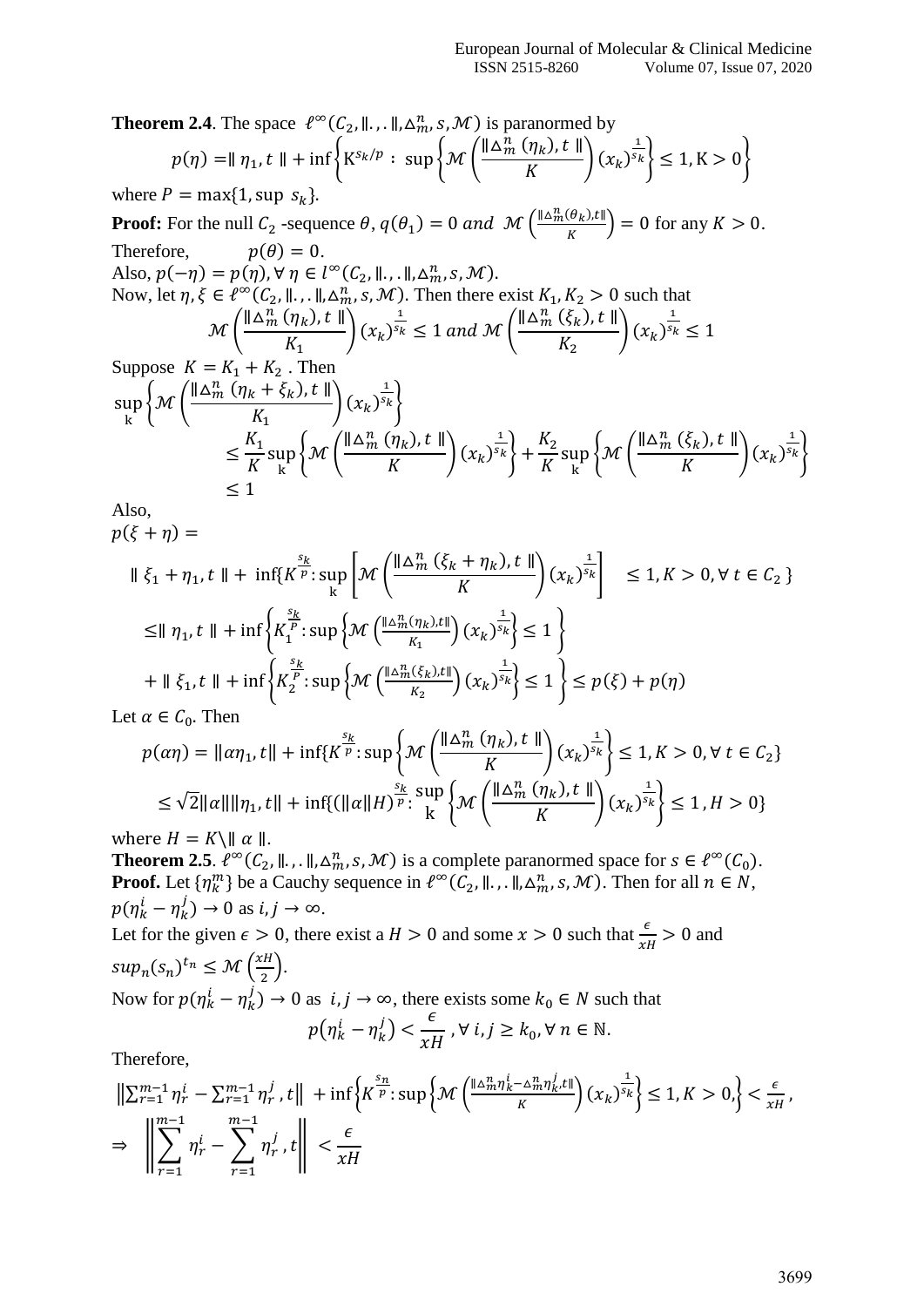and

$$
\inf \left\{ K^{\frac{s_n}{p}} : \sup \left\{ \mathcal{M} \left( \frac{\|\Delta_m^n \eta_k^i - \Delta_m^n \eta_{k'}^j t\|}{K} \right) (x_k)^{\frac{1}{s_k}} \right\} \le 1, K > 0, \forall t \in C_2 \right\} < \epsilon
$$
\n
$$
(2.1)
$$

This implies that  $\{\Delta_m^n \eta_1^i\}$  is a Cauchy sequence in  $C_2$ . Since  $C_2$  is a modified Banach algebra, then  $\{\eta_1^i\}$  converges in  $C_2$ . Let

$$
\lim_{n\to\infty}\sum_{r=1}^{m-1}\eta_r^i=\sum_{r=1}^{m-1}\eta_r
$$

Thus

 $\left\| \sum_{r=1}^{m-1} \eta_r^i - \sum_{r=1}^{m-1} \eta_r \right\| < \frac{\epsilon}{r}$  $xH$ as  $i \to \infty$ ,  $\forall t \in C_2$ . Now from equation (2.1), we have

$$
\mathcal{M}\left(\frac{\|\Delta_m^n \eta_k^i - \Delta_m^n \eta_k^j, t\|}{p(\eta_k^i - \eta_k^j)}\right) (x_k)^{1/s_k} \le 1
$$

This implies that

$$
\mathcal{M}\left(\frac{\left\|\Delta_{m}^{n}\eta_{k}^{i}-\Delta_{m}^{n}\eta_{k}^{j},t\right\|}{p(\eta_{k}^{i}-\eta_{k}^{j})}\right)\leq (p_{k})^{1/t_{n}}\leq \mathcal{M}\left(\frac{\chi H}{2}\right)
$$

Therefore,

$$
\left\|\Delta_m^n\,\eta_k^i-\Delta_m^n\,\eta_k^j\,,t\right\|\,<\frac{\epsilon}{2}
$$

Therefore,  $\{\Delta_m^n \eta_k^i\}$  is a Cauchy sequence in  $C_2$ , for all  $k \in \mathbb{N}$ . Hence,  $\{\Delta_m^n \eta_k^i\}$  converges in  $C_2$ . Suppose  $\lim_{i \to \infty} (\Delta_m^n \eta_k^i) = \Delta_m^n \xi_k$ ,  $\forall k \in \mathbb{N}$ . Thus,  $\lim_{i \to \infty} \Delta_m^n \eta_2^i = \Delta_m^n \xi_1 - \Delta_m^n \eta_1$  and in general, we have  $\lim_{i\to\infty} \Delta_m^n \eta_{k+1}^i = \Delta_m^n \xi_k - \Delta_m^n \eta_k$ ,  $\forall k \in \mathbb{N}$ . Hence, by the continuity of the Orlicz function  $M$ , we have

$$
\lim_{j\to\infty}\sup_{k}\left\{\mathcal{M}\left(\frac{\|\Delta_m^n\,\eta_k^i-\Delta_m^n\,\eta_{k'}^j\,t\,\|}{K}\right)(x_k)^{\frac{1}{s_k}}\right\}\leq 1,
$$

This implies that

$$
\sup_{k} \left\{ \mathcal{M} \left( \frac{\|\Delta_m^n \eta_k^i - \Delta_m^n \eta_k^j, t\|}{K} \right) (x_k)^{\frac{1}{s_k}} \right\} \le 1,
$$

Let  $i \geq k_0$  and by taking infimum for the values of  $K > 0$ , we obtain  $p(\eta^i-\eta)<\epsilon$ . So, $\{\eta^i-\eta\}\in \ell^\infty(\mathcal{C}_2,\mathbb{I}_\cdot$ , .  $\mathbb{I}_\cdot$ ,  $\Delta^n_m$ , s,  $\mathcal{M}$ ). Hence,  $\eta\in \ell^\infty(\mathcal{C}_2,\mathbb{I}_\cdot$ , .  $\mathbb{I}_\cdot$ ,  $\Delta^n_m$ , s,  $\mathcal{M}$ ). Therefore,  $\ell^{\infty}(C_2, \parallel \ldots \parallel, \Delta^n_m, s, \mathcal{M})$  is complete.

**Corollary 2.1:**  $\ell^{\infty}(C_2, \mathbb{I}, \mathbb{I}, \mathbb{I}, \Delta_m^n, s, \mathcal{M})$  is a Banach space for  $s \in \ell^{\infty}(C_0)$ .

**Theorem 2.6:**  $\ell(C_2, \|\cdot\|, \Delta_m^n, s, \mathcal{M})$ ,  $c(C_2, \|\cdot\|, \Delta_m^n, s, \mathcal{M})$  and  $c_0(C_2, \|\cdot\|, \Delta_m^n, s, \mathcal{M})$  are Banach spaces

## **References**

[1] Feyzi Basar and Medine Yesilkayagil *A survey for paranormed sequence spaces generated by infinite matrices* **10,** 2019

[2] H.Gunawan and Mashadi *Soochow J. of Math.* 27 631-639, 2001.

[3] B.C. Tripathy, A.Esi and B.K. Tripathy 2005 *Soochow J.Math.* **31** 33-340.

[4] M. Mursaleen. *Applied Summability Methods*, Springer Cham Heidelberg New York, 2014

[5] G.B. Price 1991 *An Introduction to Multicomplex Space and Functions* (Marcel Dekker)

[6] Rajiv K Srivastava. *Bicomplex numbers: analysis and applications*, Math. Student, **72** (1-4) 63-87, 2006.